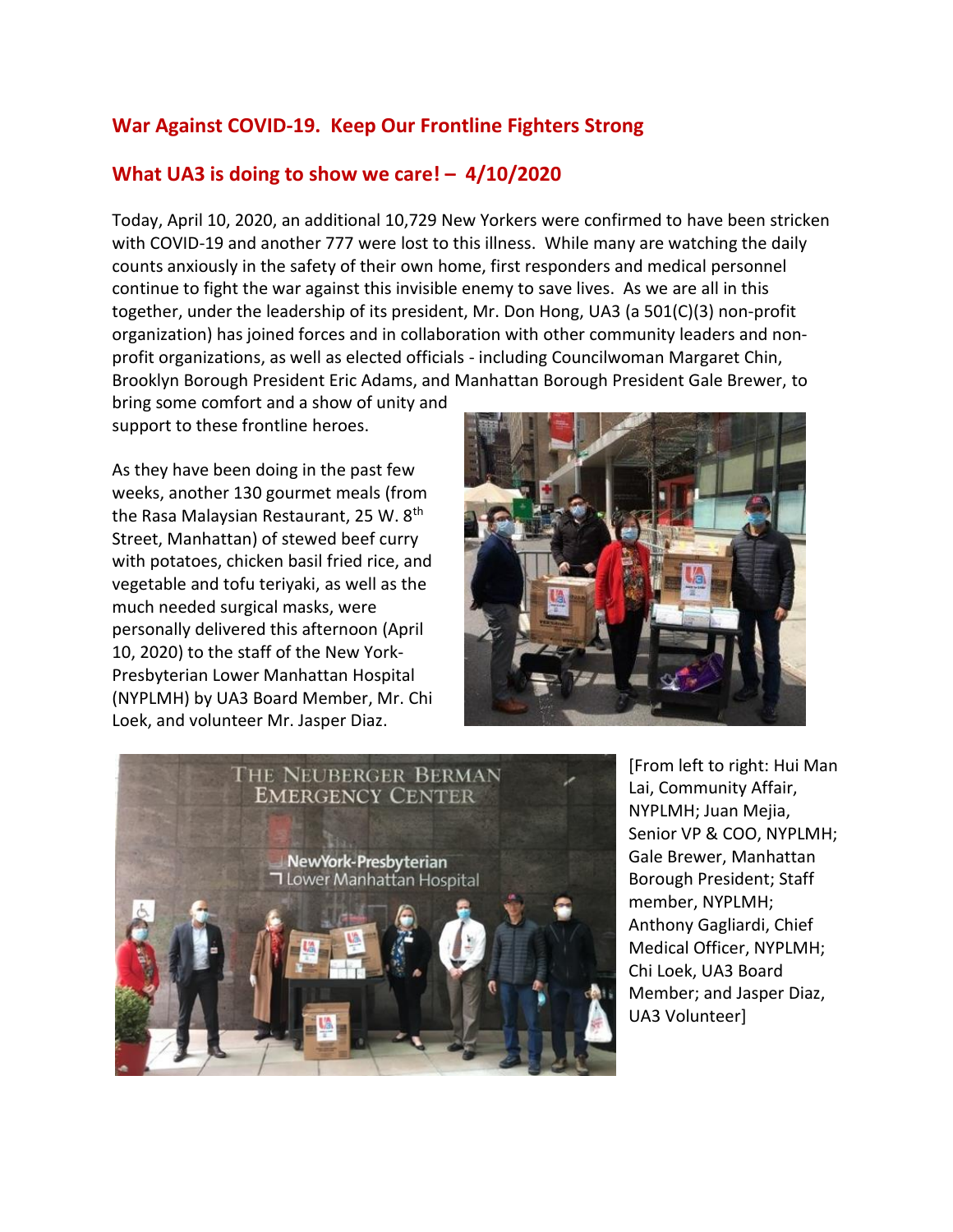UA3, a not-for-profit 501(C)(3) organization, which mission is to serve the community, is honored to be able to join forces with many caring New Yorkers and organizations to contribute in any way possible to support our frontline fighters. This includes community leaders such as Charles P. Wang, John Lam, Robin Mui, Bentley Zhao, and Mona So, as well other not-for-profit organizations including but not limited to: the American Buddhist Confederation; Wenzhou Association of Industry & Commerce of America; American Hotel Owners Charitable Association, Inc.; NYC Chinese American Support Corp; and China AIDs Fund, Inc.

In collaboration with the Borough President of Brooklyn, Eric L. Adams, and together with other community partners, UA3 was able to bring meals and beverages as well as a supply of donated masks to frontline workers at the University Hospital of Brooklyn, Kings County Hospital and Medical Center, Brooklyn Methodist Hospital, as well as the New York Community Hospital in Brooklyn. Further, critically needed masks, donated by the American Hotel Owners Charitable Association were also delivered to the NYPD.



On April 2, 2020, in collaboration with Margaret Chin, City



Council Member from District 1, UA3 Board Members - Don Hong and Chi Loek, along with volunteers, personally delivered another 75 hot meals, cooked by the chef of the Rasa Malaysian Restaurant in Manhattan, as well as surgical masks, and a supply of surgical gowns donated by the our community partners to the Bellevue Hospital as another act of our appreciation.

On April 4, 2020, another emergency supply of PPEs, 75 surgical gowns donated by American Hotel Owners Charitable Association, Inc. and the NYC Chinese American Support Corp. were delivered to The Brooklyn Hospital Center by Mr. Chi Loek.